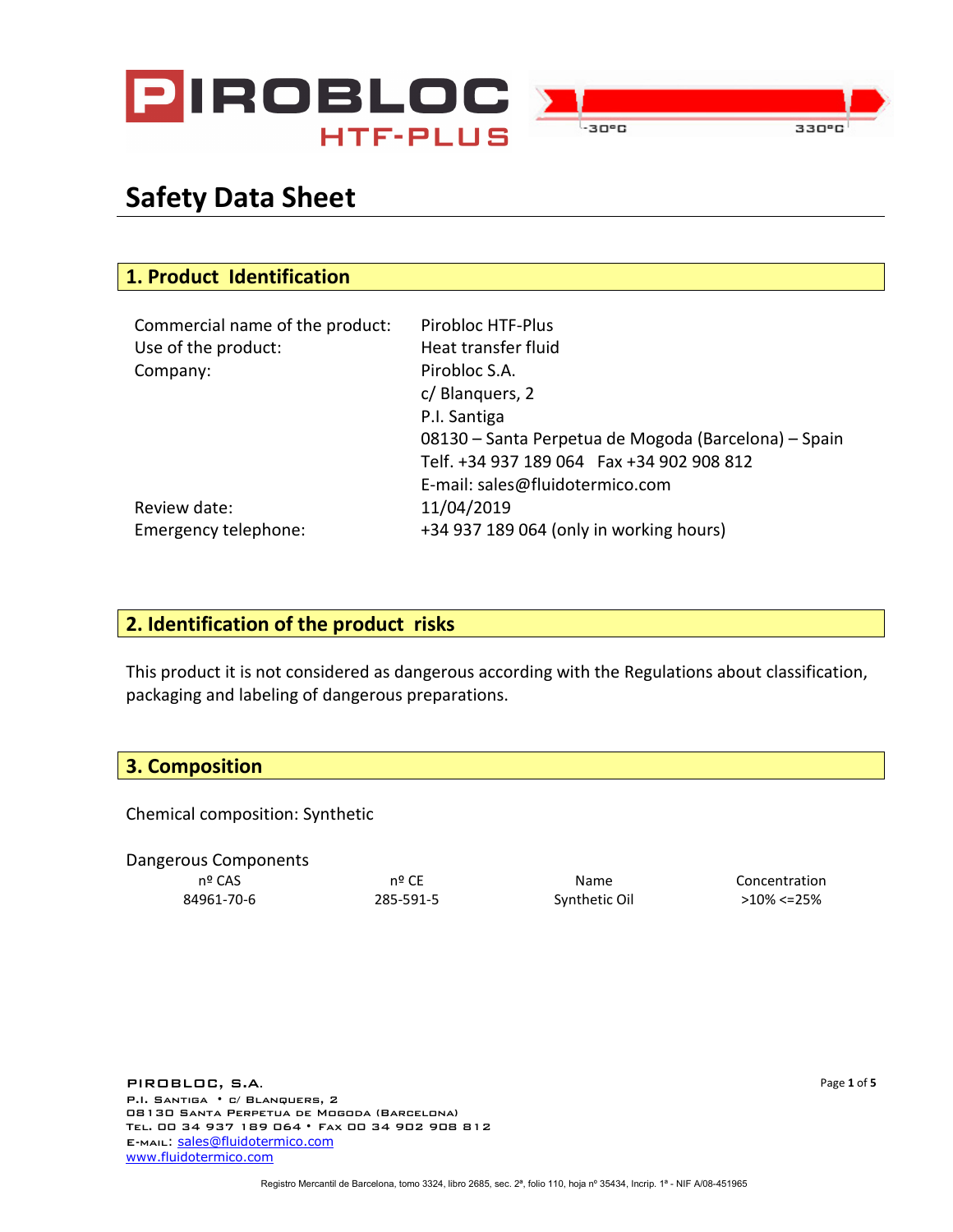



#### **4. Emergency and first aid process**

- **General Instructions** It is not necessary any special action
- Contact with the skin Clean with water and neutral soap. Take off the contamined clothes and wash them before to reuse
- Contact with eyes Clean with plenty of water during at least 15 minutes
- **I** Inhalation Carry to the fresh air. Go to the doctor in case of respiratory arrest and apply artificial massage
- **Ingestion** Not induce to the vomiting. Look for medical assistance

#### **5. Safety measures against fires**

- Adequate extinction systems Powder, CO2, Foam
- **Inadequate extinction systems** Pressurized water
- Risks of exposition In the thermal decomposition and combustion can come carbon oxide
- **Special protection equipment** Wear a complete equipment to be used with chemical products and bring an autonomous respiratory aid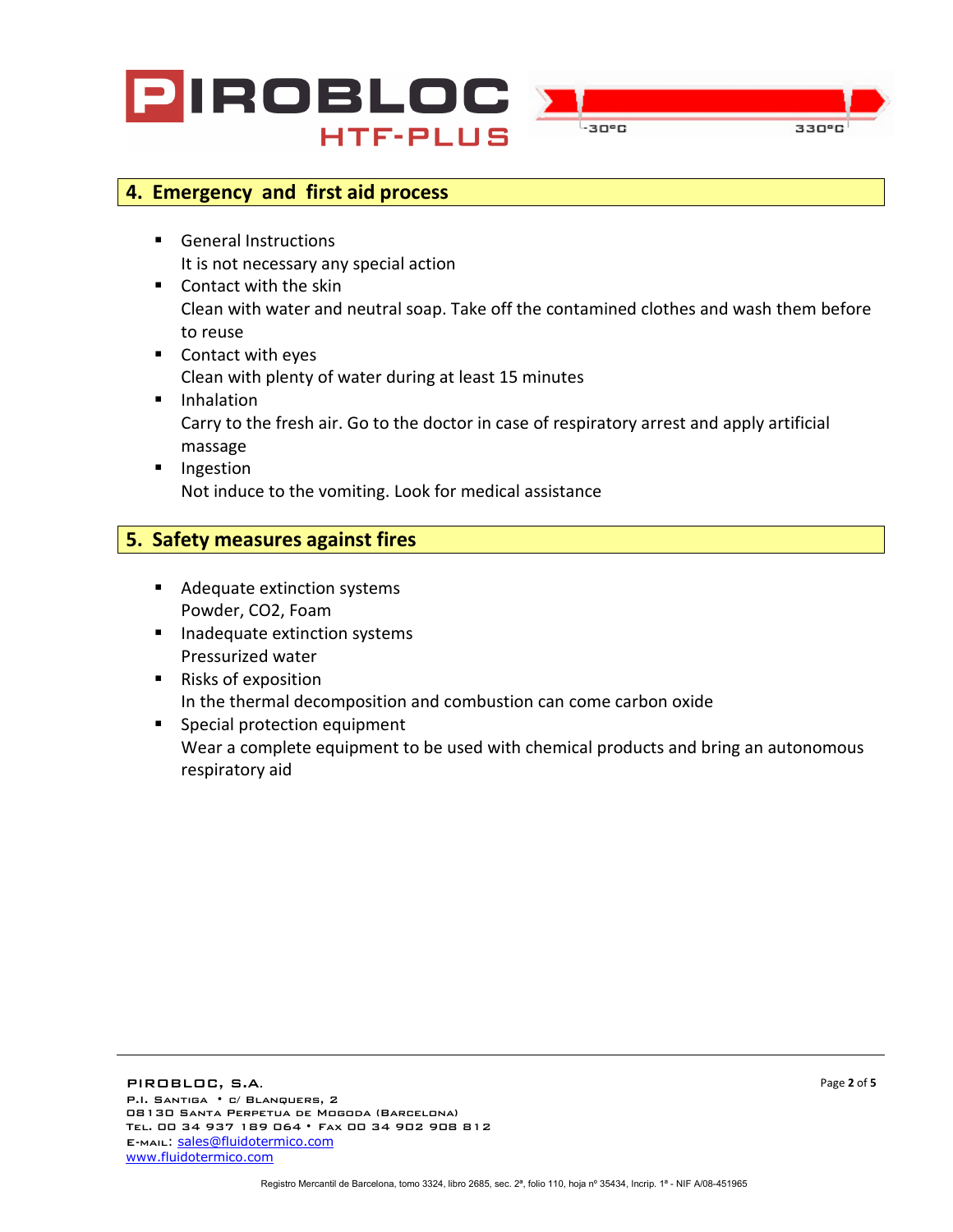



#### **6. Measures in case of accidental waste**

- Individual protection Use adequate gloves and protective clothes
- **Environmental protection** To prevent the contamination of the soil, water and drainings. Notify to the authorities in case of spill to the public sewer system
- Cleaning methodes Use absorbent materials and place them in a container for waste materials which can be closed. Clean the treated zone with water

#### **7. Handling and storage**

**Handling** 

Do not eat, drink or smoke in the workplace

- Storage Keep far from ignition sources. Store in the original safety closed recipient and at room temperature
- **Specific uses** Not applicable

### **8. Controls of Exposure / Personal protection**

- Control of the exposing limits Exposure limit during working with mineral fluid:
	-
	- $\circ$  VLA-ED<sup>\*</sup>: 5 mg/m3<br> $\circ$  VLA-EC<sup>\*</sup>: 10 mg/m3

\*According with the list of Environmental Limit Values of Professional Exposure adopted by the Instituto Nacional de Seguridad e Higiene en el Trabajo (INSHT) for the year 2007

- Personal protection
	- $\circ$  Respiratory: In the case of respiratory failure use the adequate respiratory equipment
	- o Hands: Adequate gloves
	- o Eyes: Adequate safety glasses
	- o Skin: Adequate clothes for work and closed shoes
- General measures of protection and health The necessary in companies handling chemical products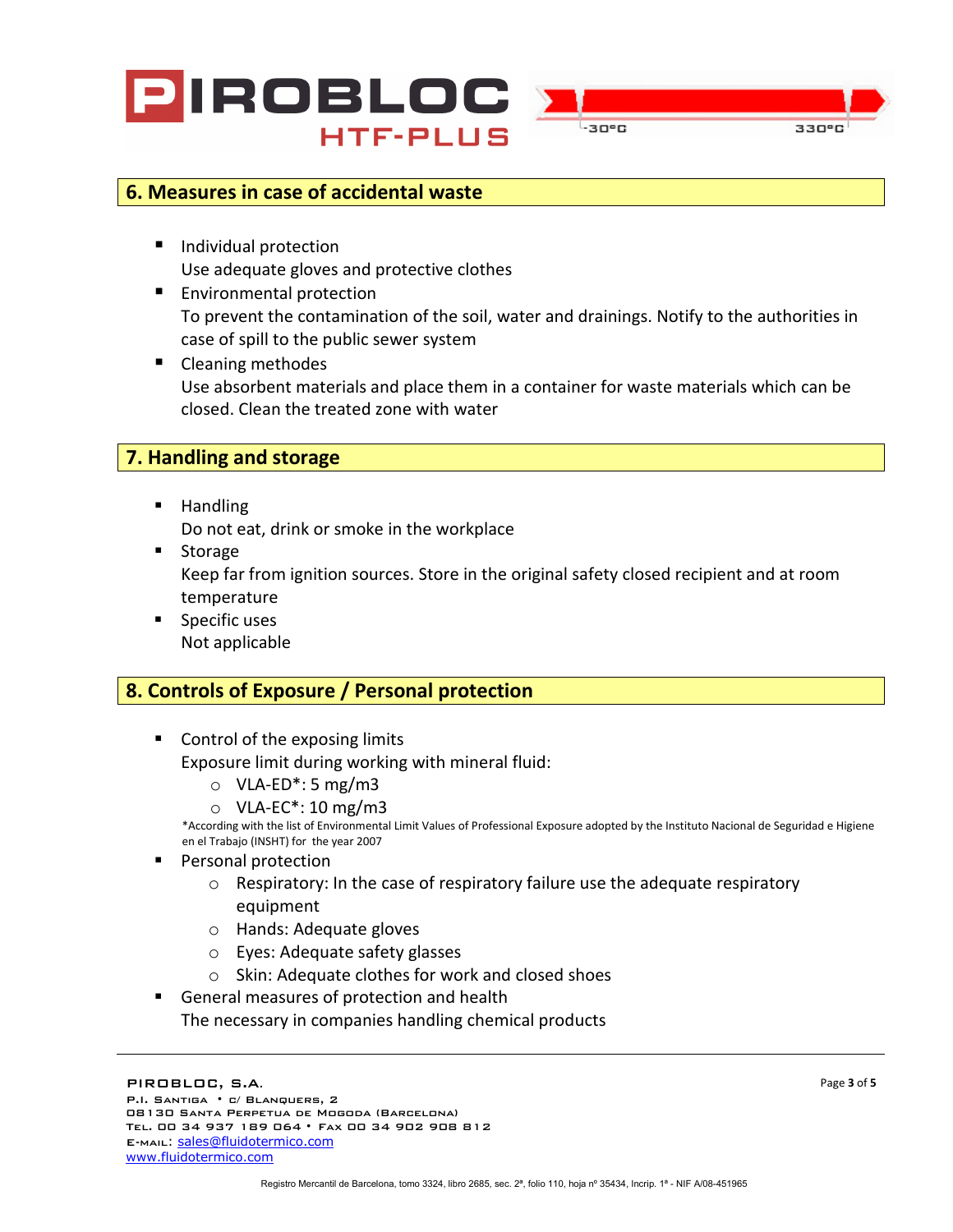# PIROBLOC **HTF-PLUS**



#### **9. Physical and chemical properties**

Aspect: liquid **Fusion point: N.D. ºC** Color: light amber Boiling point: 315-390 °C Density at 15°C: 0,87 gr/cm3 Auto-flammability: N.A. °C Viscosity at 40 °C: 20,5 cSt Partition coefficient: N.D. Water solubility: Not soluble Explosive danger : N.A. Solubility in oil: Soluble Solvent contents: N.D. pH Concentrated: N.A. Evaporation speed: N.D. pH at N.A. %: N.A. Comburent properties: N.A. Vapour pressure: N.D. Changes and Capour pressure: N.D.

Odor: light Flammability (flash) point: >190ºC

N.A.: Not of application – N.D.: Not determinate

#### **10. Stability and reactivity**

- Conditions to avoid: Heat surfaces, ignition sources
- Materials to be avoid: acids and strong oxydation agents
- **Dangerous decomposition products: During the thermal decomposition and combustion** can come carbon oxide

#### **11. Toxicologycal information**

- Oral toxicity: it can feel sick or it can produce irritation of the digestive system
- Toxicity by inhalation: In appreciable quantity and through the respiratory canals, it can cause headache.
- **Dermal toxicity: the prolonged contact can produce irritation on the skin**
- Eye toxicity: the prolonged contact can produce eye irritation
- Sensitization: Effects of sensitization are unknown
- Additional Information: not of application

#### **12. Ecological informations**

- **Nobility: not determined**
- **Bioaccumulation: not determined**
- **Biodegradability: by its composition, this product has a slow biodegradability**
- **Ecotoxicity: not determined**
- Other harmful effects: prevent the pollution of the soil, water or drainage systems

#### PIROBLOC, S.A.

P.I. Santiga • c/ Blanquers, 2 08130 Santa Perpetua de Mogoda (Barcelona) Tel. 00 34 937 189 064 • Fax 00 34 902 908 812 E-mail: [sales@fluidotermico.com](mailto:sales@fluidotermico.com) [www.fluidotermico.com](http://www.fluidotermico.com/)

Page **4** of **5**